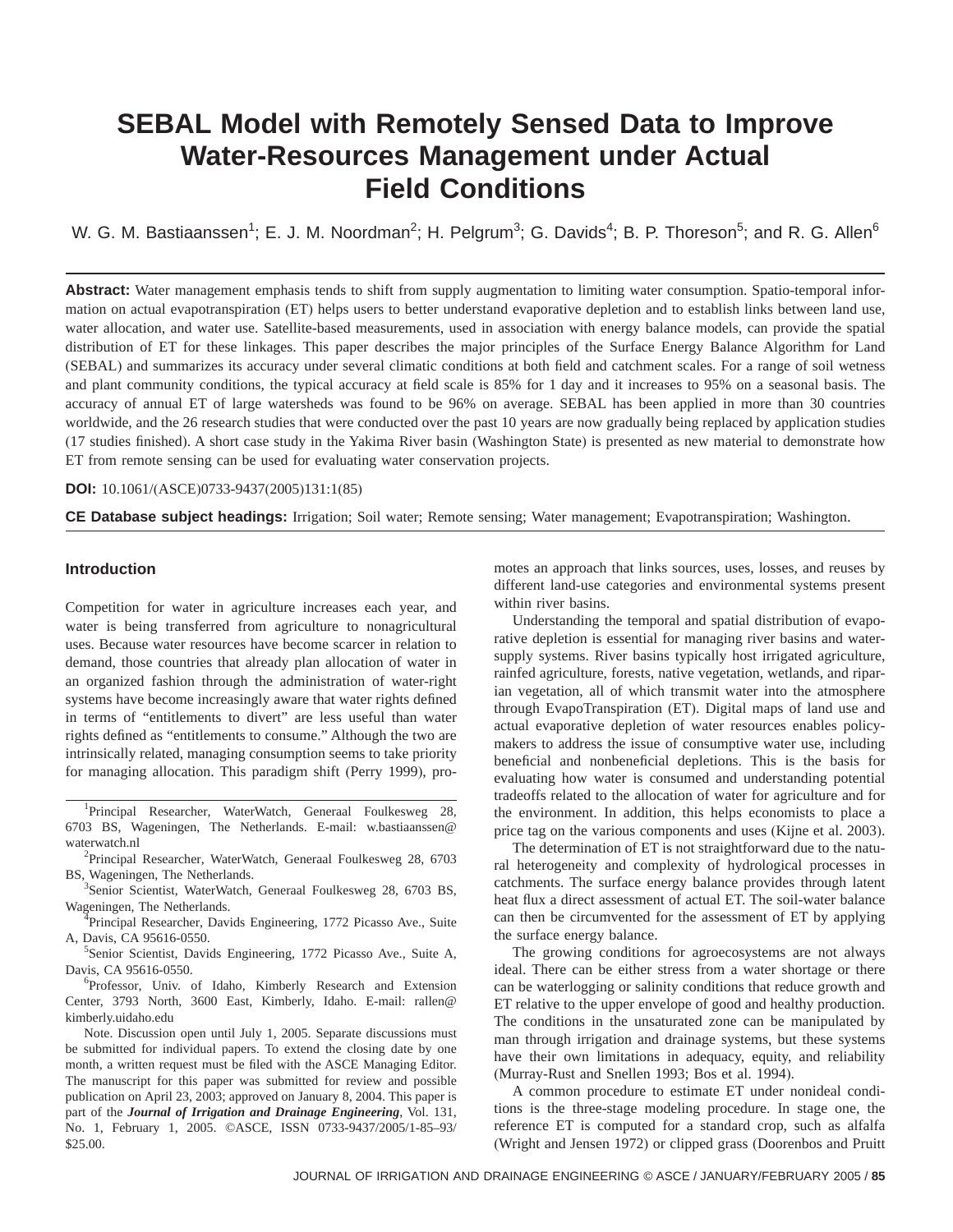1977). The second step is to make a correction between the standard crop and the crop to be investigated through crop coefficients *Kc* (Wright 1982; Jensen et al. 1990). Most consumptive use studies are following this two-step approach, assuming that moisture and nutrients are at ideal levels and that management is perfect or precipitation occurs at the right time and at the right place. However, for application to actual conditions, step 3 must include a realistic soil moisture reduction term  $(K<sub>s</sub>)$ . This threestage concept is in line with the Food and Agricultural Organization of the United Nations (FAO) dual crop coefficient approach (Allen et al. 1998; Allen 2000) and with most hydrological simulation models, e.g., HYDRUS (Simunek and van Genuchten 1994); and SWAP, (Droogers 2000) that reduce  $ET_{pot}$  into  $ET_{act}$ using soil water potential or another water availability indicator.

Instead of being modeled, ET can be measured *in situ*. Most field measurements, however, are indirect and based on equations and assumptions. Classical water balance studies that measure the vertical distribution of soil moisture must approximate the percolation flux, and any error in percolation or capillary rise will be propagated into the ET measurement. Bowen ratio surface energy balance systems depend mainly on sensor accuracy to measure small differences in air humidity. Eddy-covariance systems are frequently beset by under-measurement of heat and vapor fluxes, thereby causing energy balance closure error (Twine et al. 2000). The performance of lysimeter ET depends on the precision of installation and that vegetation is not hanging over the edge of the lysimeter (Allen et al. 1991). The accuracy of the lysimeter measurements also depends critically on how representative of the surrounding vegetation and soil moisture regime the lysimeter is. Thus, none of these *in situ* methods are completely trustworthy and all require substantial resources for their attention.

Remote sensing is an indirect ET measurement technique; it involves using a set of equations in a strict hierarchical sequence to convert the spectral radiances measured by satellites or airplanes into estimates of actual ET. The advent of the possibility to indirectly measure fundamental ET processes from satellites has radically changed our abilities in the area of water-resources management (Bastiaanssen and Bos 1999; Bastiaanssen et al. 2000; Menenti 2000; Coureault et al. 2003). Spatial coverage is available at the variety of scales needed: field, project, and basin. Temporal coverage is vastly superior at minimal cost to provide similar detail when compared to the field measurement of data.

The aim of this paper is to review the Surface Energy Balance Algorithm for Land (SEBAL) and its applications. The objective is to justify the use of the SEBAL model with remotely sensed data. It demonstrates that remote sensing is a direct method to estimate ET without a priori knowledge on soil, crop, and management conditions. SEBAL has celebrated its 10th anniversary (Bastiaanssen et al. 1992) and is now an operational instrument for targeting, monitoring, and evaluating irrigation and drainage systems (see the Appendix for a summary of potential studies).

## **Description of Surface Energy Balance Algorithm for Land Model**

Evapotranspiration is related to the surface-energy balance, which reads as

$$
R_n = G_0 + H + \lambda E \qquad (\text{W} \cdot \text{m}^{-2}) \tag{1}
$$

where  $R_n$  (W·m<sup>-2</sup>)=the net radiation;  $G_0$  (W·m<sup>-2</sup>)=the soil heat flux; *H* (W·m<sup>-2</sup>)=the sensible heat flux; and  $\lambda E$  (W·m<sup>-2</sup>)=the latent heat flux associated with evapotranspiration. Eq. (1) can be rewritten and expressed as latent heat flux by considering evaporative fraction  $\Lambda$  and net available energy  $(R_n−G_0)$ 

 $\lambda E = \Lambda (R_n - G_0)$  (W·m<sup>-2</sup>) (2)

where

$$
\Lambda = \frac{\lambda E}{R_n - G_0} = \frac{\lambda E}{\lambda E + H} \qquad (-)
$$
 (3)

The net available energy  $(R_n-G_0)$  in Eq. (2) may have different timescales, from instantaneous (e.g., during a satellite overpass) to daily integrated values, or to periods elapsing between consecutive satellite measurements. Depending on the timescale chosen, different time integrations of  $(R_n-G_0)$  need to be obtained. For timescales of 1 day or longer,  $G_0$  can be often ignored and net available energy  $(R_n - G_0)$  reduces to net radiation  $(R_n)$ . For the daily timescale,  $ET_{24}$  can be formulated as

$$
ET_{24} = \frac{86,40010^3}{\lambda \rho_w} \Lambda R_{n24} \qquad (mm \cdot d^{-1})
$$
 (4)

where  $R_{n24}$  (W·m<sup>-2</sup>)=the 24 h averaged net radiation;  $\lambda$  (J·kg<sup>-1</sup>)=the latent heat of vaporization; and  $\rho_w$  (kg·m<sup>-3</sup>) is the density of water. The chief assumption in SEBAL is that the evaporative fraction  $\Lambda$  specified in Eq. (3) remains constant during daytime hours. Experimental work has demonstrated that this holds true for environmental conditions where soil moisture does not significantly change and advection does not occur (Shuttleworth et al. 1989; Brutsaert and Sugita 1992; Nicols and Cuenca 1993; Kustas et al. 1994; Crago 1996; Franks and Beven 1997; Farah 2001).

Eq. (2) basically requires  $\Lambda$ ,  $R_n$ , and  $G_0$  to be known. The incoming solar radiation  $K^{\downarrow}$  can be measured directly with pyranometers or can be interpreted from solar duration measurements, i.e., hours of sunshine (n). There also exist good examples of computing solar radiation from geostationary satellite data (Stewart et al. 1999). The conversion of global radiation into net radiation on timescales of days and longer periods can be achieved using a simplified formula (de Bruin and Stricker 2000)

$$
R_{n24} = (1 - r_0)K_{24}{}^{\downarrow} - 110K^{\downarrow}{}_{24}/K^{\downarrow}{}_{24\text{exo}} \qquad (\text{W} \cdot \text{m}^{-2}) \qquad (5)
$$

where  $r_0$  (-) is the surface albedo and  $K^{\downarrow}_{\text{exo}}$  (W·m<sup>-2</sup>) is the extraterrestrial radiation. The evaporative fraction was computed via the instantaneous surface energy balance residual  $(R_n-G_0-H)$ , which converts Eq. (3) into

$$
\Lambda = \frac{R_n - G_0 - H}{R_n - G_0} \qquad (-)
$$
\n
$$
(6)
$$

The soil heat flux  $G_0$  is computed as a variable fraction of net radiation  $R_n$ , taking into account the presence of leaves through the Normalized Difference Vegetation Index (NDVI) and the surface temperature  $T<sub>s</sub>$ . It is experimentally proven that warmer surfaces have a higher  $G_0/R_n$  fraction. The largest obstacle in solving  $\Lambda$ , though, is the estimation of  $H$ . Various research papers have been devoted to the assessment of *H* from the radiometric surface temperature  $T_0$  (Sugita and Brutsaert 1990; Kalma and Jupp 1990; Brutsaert et al. 1993; Stewart et al. 1994; Troufleau et al. 1997; Chehbouni et al. 1997). However, solutions in these situations could be found only for sites that were heavily equipped to measure *H*, because the  $H(T_0)$  relationship is not unique. The problems in the  $H(T_0)$  relationship are related to the source height for the radiometric surface temperature,  $z_{0h}$ , which cannot be assessed on the basis of generic rules in heterogeneous landscapes (Carlson et al. 1995).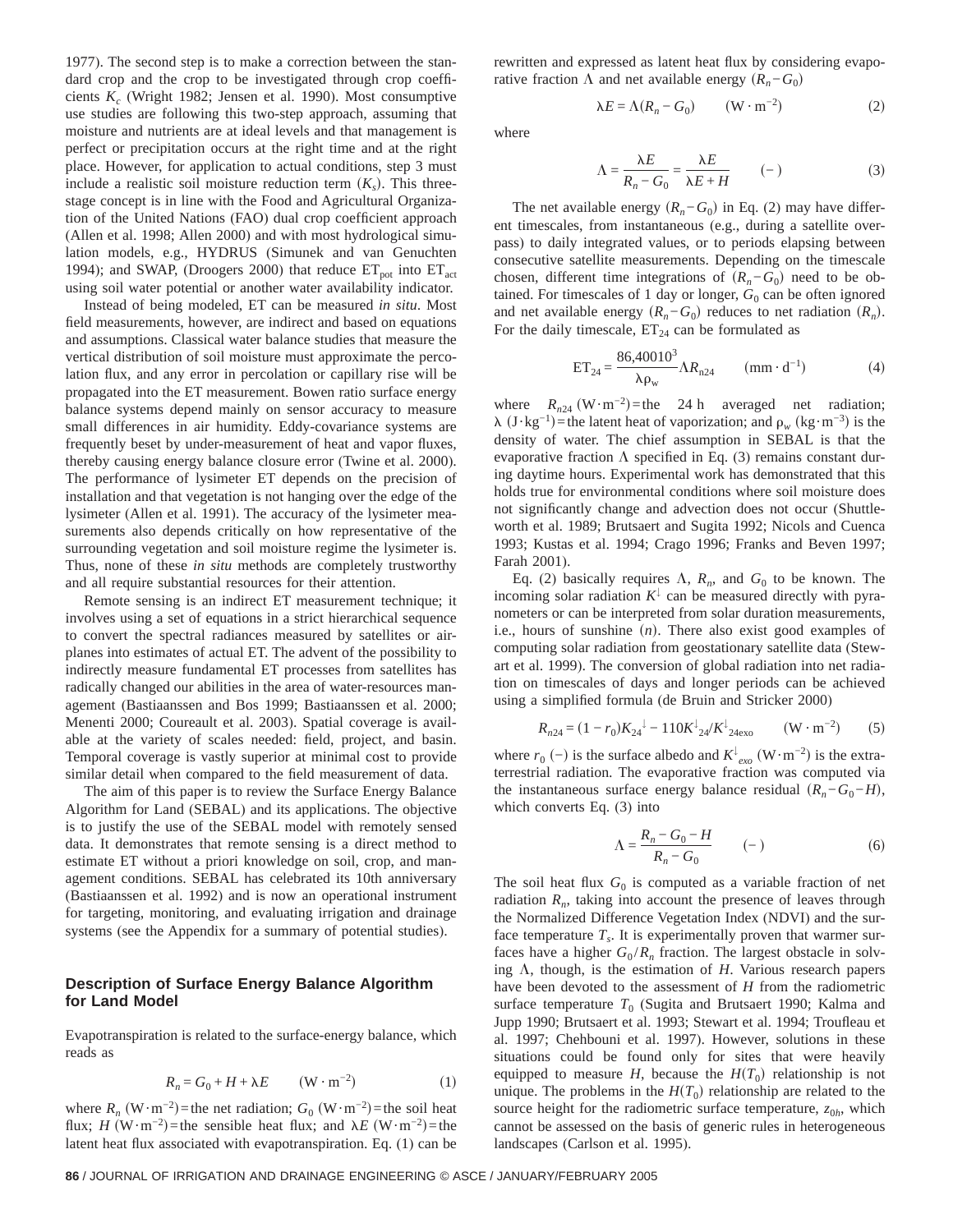SEBAL computes the sensible heat flux *H* in an alternative way, i.e., the so-called "self-calibration" procedure. First, *H* is estimated at extreme dry  $(H=R_n-G_0)$  and wet locations  $(H=0)$ , which are manually identified by the user on the image. This eliminates the need to install expensive *in situ* equipment to measure *H*. Then, by model inversion, a temperature difference  $\Delta T$ that is required to match the range of *H* in given turbulent conditions is obtained for these two extreme dry and wet locations. The sensible heat flux *H* in SEBAL follows the standard Monin-Obukhov theorem for turbulent exchange processes and thermal convection (Brutsaert 1982). The sensible heat flux can be written in its most simple form as

$$
H = \rho_a c_p T * u * \qquad (\mathbf{W} \cdot \mathbf{m}^{-2}) \tag{7}
$$

where  $p_a$  (kg·m<sup>-3</sup>)=the air density of moist air;  $c_p$  (J·kg<sup>-1</sup> K<sup>-1</sup>) =the specific heat at constant pressure;  $T*(K)$ =the temperature scale and  $u * (m \cdot s^{-1})$ =the friction velocity. The temperature scale can further be formulated as

$$
T * = \Delta T / [\ln(z_2 / z_1) - \gamma_h(z_2, L) + \gamma_h(z_1, L)] \quad (K) \quad (8)
$$

where  $\Delta T$ =the vertical air temperature difference between the heights  $z_1$  and  $z_2$ ; *L* (m)=the Monin-Obukhov length; and  $\gamma_h$ =the stability correction for heat transport. Heights  $z_1$  and  $z_2$  are fixed in SEBAL at 0.1 and 2.0 m elevation, so that the problems originating from the roughness length for heat  $(z_{0h})$  can be evaded (Beljaars en Holtslag 1991). A specific feature of SEBAL is that  $\Delta T$  or  $T(z_1) - T(z_2)$  is determined from the hot and cold pixels with assumed values of *H*. The surface temperature  $T_s$  is correlated then with the  $\Delta T$  values found, which yields an image specific  $\Delta T(T_s)$  relationship. Hence,  $T_s$  is not used to derive  $\Delta T$ . The latter relationship is subsequently used to compute  $T^*$  during the moment of satellite overpass

$$
T^* = (a + bT_s) / [\ln(z_2/z_1) - \gamma_h(z_2, L) + \gamma_h(z_1, L)] \qquad (K) \quad (9)
$$

The values for *a* and *b* are assessed for each image or area of interest on the basis of the extremes in *H* and thermal infrared radiation. For this reason, SEBAL requires data from satellites having a thermal infrared channel. The coldest group of pixels having the lowest  $T<sub>s</sub>$  values are often found in open water bodies or in well-irrigated fields. This cold pixel is used to "anchor"  $\Delta T=0$ ,  $T*=0$ , which implies that  $H=0$ . For well-irrigated alfalfa and clipped grass fields, the reference ET can be used to estimate *H* under well-watered conditions (Trezza 2002; Allen et al. 2002; Tasumi 2003). The value of *H* can be both positive and negative, and  $\Delta T$  will be computed to match the value of *H* at a given aerodynamic resistance (in the latter case  $\Delta T=0$ ). The group of hottest pixels are associated with a value for  $\Delta T$  such that the condition  $\lambda E = 0$  and  $H = R_n - G_0$  are met. Morphological features on the image help to visually identify dry pixels where  $\lambda E \sim 0$ holds. The value of the surface temperature is unique for every moment and location, and the selection has to be repeated in an independent way for every satellite image. The mathematical expression for  $T^*$  of the dry pixel with  $\lambda E=0$  will be

$$
T^* = (R_n - G_0) / (\rho_a c_p u^*)
$$
 (K) (10)

With estimates of  $(T*, T_s)$  for the dry and wet pixel, *a* and *b* from Eq. (9) are established for any image. This is the "selfcalibration" of SEBAL that eliminates propagation of errors on the energy balance partitioning and the need for atmospheric correction of surface temperature and specific correction, by band, for short-wave reflection (Trezza 2002; Tasumi 2003). This attribute makes SEBAL relatively unique among the energybalance based remote sensing methods. The values for  $T^*$  are, for instance, not dependent on  $T<sub>s</sub>$  because  $a$  and  $b$  are adjusted to fit *T*\* extremes. The requirement of this procedure is that a dry area with  $\lambda E \sim 0$  and a wet area with  $H \sim 0$  are located on the image. The assumption is that hot and intense thermally emitting surfaces create higher vertical differences in air temperature  $\Delta T$  than do cold surfaces with minor thermal emittance. Field research has demonstrated that the relationship between  $\Delta T(T_s)$  is indeed linear (Wang et al. 1995; Franks and Beven 1999; Jacob et al. 2002).

The friction velocity  $u^*$  is determined from a single-layer wind-speed measurement that is obtained from any routine weather station

$$
u * = (u_{z3}k)/[\ln(z_3/z_{0m}) - \gamma_m(z_3, L) + \gamma_m(z_{0m}, L)] \qquad (m \cdot s^{-1})
$$
\n(11)

where  $u_{z3}$  (m·s<sup>-1</sup>)=the measured windspeed at height *z*<sub>3</sub>; *k* (−) =von Karman's constant;  $z_{0m}$  (m)=the roughness length for momentum transport for any particular pixel; and  $\gamma_m$  (-)=the stability correction for momentum transport. The roughness length can be computed according to the vegetation index, vegetation height, or a combination of the two. The latter two approaches require a land use or crop classification with a look-up table for vegetation height. With pixel-based estimates of  $u^*$  and  $T^*$ , sensible heat flux  $(H)$  can be computed according to Eq. (7) and, indirectly, the evaporative fraction using the formulation provided in Eq. (6). Because of limited spatial variability, it is preferable to consider a constant value for  $u_{z3}$  (m·s<sup>-1</sup>) at a blending height having an elevation of 100 to 200 m. The wind speed at the blending height can be estimated from near-surface wind-speed measurements (Allen and Wright 1997). Using a logarithmic wind profile and a surface roughness for grass  $(z_{0m}=0.017 \text{ m})$  or the prevalent vegetation upwind of a weather station, wind speed at, for instance 2.0 m, can be converted into wind speed at 100 m elevation.

Because the calculated value for *H* in Eq. (7) depends on the values for the stability functions in Eq. (9) and Eq. (11), an iterative solution is required. In the first instance, free convection is considered, and the correction terms  $\psi_h$  (Eq. (9)) and  $\psi_m$  (Eq. (11)) are ignored. Then, with first approximations of *H* available, mixed convection is applied, and buoyancy effects according to the Monin-Obukhov similarity hypothesis are incorporated using  $\psi_h$  and  $\psi_m$  (−). This requires an iterative loop between Eqs. (7), (9), and (11). After having established convergence on the *H* flux, ET is computed according to Eq. (4).

The inversion of the Penman-Monteith equation yields the possibility to reexpress ET as a bulk surface resistance to evaporation  $(r<sub>s</sub>)$  on a 24 h timescale. The surface resistance expresses the biophysical-mathematical link between the state of conditions in the soil and the evapotranspiration into the atmosphere

$$
\lambda E_{24} = (s_a R_{n24} + \rho_a c_p \Delta e / r_a) / [s_a + \gamma (1 + r_s / r_a)] \qquad (\text{W} \cdot \text{m}^{-2})
$$
\n(12)

where  $s_a$  (kPa·K<sup>-1</sup>)=the slope of the saturated vapour pressure;  $\rho_a c_p$  (J·m<sup>-3</sup> K<sup>-1</sup>)=the air heat capacity;  $\Delta e$  (kPa)=the vapor pressure deficit;  $\gamma$  (kPa·K<sup>-1</sup>)=the psychrometric constant and  $r_a$  (s⋅m<sup>-1</sup>)=the aerodynamic resistance. The parameters  $s_a$ ,  $\Delta e$ , and  $r_a$  are dominantly controlled by the overruling meteorological conditions. These parameters are all direct functions of meteorological conditions. The distributed  $r<sub>s</sub>$  values so obtained are subsequently used to assess  $\lambda E_{24}$  during days with overcast skies using Eq. (12) (Farah 2001). By accumulating  $\lambda E_{24}$  for several days, time accumulated values of total ET can be obtained.

A refinement of the results can be obtained by making  $r<sub>s</sub>$  between consecutive satellite images variable according to the con-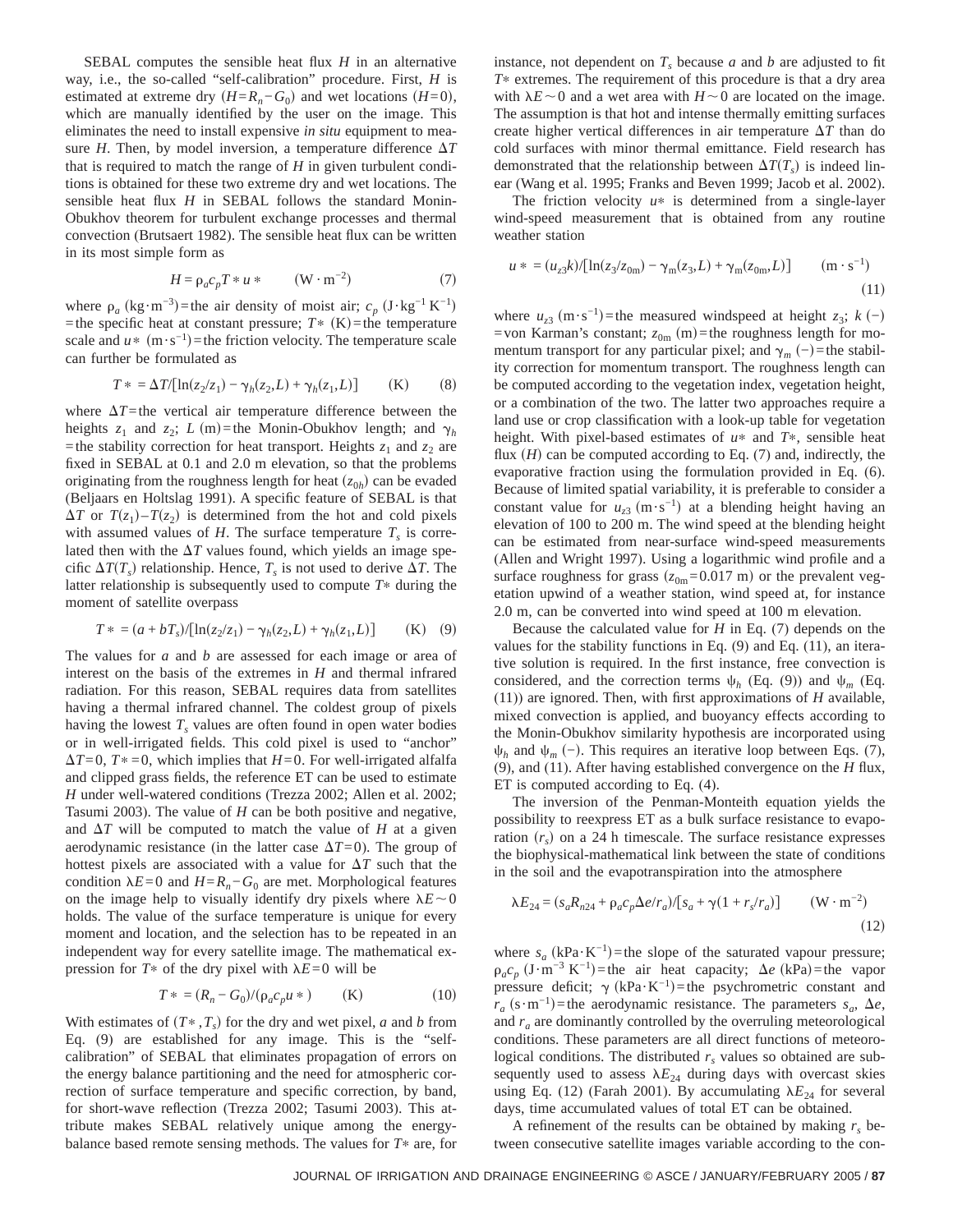dition of the soil-atmosphere system. The influence of atmospheric conditions is noticeable through the stomatal aperture response to ambient air temperatures  $(R_T)$ , vapor pressure  $(R_{\Lambda_e})$ , and solar radiation  $(R_K)$ , i.e. the Jarvis-Stewart model (Jarvis 1976; Stewart 1988)

$$
r_s = r_s^{\min} / (LAIR_T R_{\Delta e} R_K R_\Delta) \qquad (s \cdot m^{-1}) \tag{13}
$$

in which LAI  $(-)$ =the Leaf Area Index. The empirical  $R<sub>x</sub>$  reduction functions have a value between 0 and 1. The influence of hydrology is expressed in the soil moisture-based resistance reduction factor  $R_{\Theta}$ , which describes the change of resistance due to changes in soil moisture or soil water potential. More information on SEBAL can be found in the works by Bastiaanssen et al. (1998a), Farah and Bastiaanssen (2001), and Bastiaanssen et al. (2002).

## **Validation at Field Scale**

Before discussing the potentials of SEBAL, an examination of its accuracy is needed. Several field methods exist to measure the evaporative fluxes and the partitioning of available radiant energy into sensible and latent heat fluxes. SEBAL has been tested against a variety of these *in situ* methods and environments described in Table 1. The table shows that SEBAL has been carefully inspected under a wide variety of conditions. Only a few validation experiments will be discerned hereafter.

The ET images generated by SEBAL for the lysimeters in Idaho show a progression of ET with time during years 1985 and 1989. Predicted ET compared well with ground measurements of ET made by lysimeter, with monthly differences for 1985 averaging +/−16% and 20% for 1989 but with seasonal differences of only 4% in 1985. In 1989, the difference between SEBAL  $(714 \text{ mm})$  and the lysimeter measurement  $(718 \text{ mm})$  was less than 1% for the sugar beet crop for the April 1–September 30 period (Allen et al. 2002). It appears that much of the error occurring on individual image acquisition dates was randomly distributed and tended to cancel.

In Sri Lanka, the sensible heat flux was independently measured with a scintillometer device (de Bruin et al. 1995) over mixed, humid tropical vegetation across a pathway of 1.94 km. The field instruments were installed in Horana. The Large Aperture Scintillometer (LAS) is an optical device used to monitor fluctuations in the refractive index of the turbulent atmosphere over a relatively large area. After combination of sensible heat flux with net radiation measurements, the actual ET was derived for approximately two National Oceanic and Atmospheric Administration (NOAA) satellite pixels  $(2,200 \text{ m})$ . Hemakumara et al. (2003) found SEBAL errors to range between 4 to 32% on a 10-day basis. However, the errors were random, and the integration across time yielded monthly ET value that were only 3% different from the LAS measurements. This phenomena with reducing randomness by time integration was similar to that observed by the lysimeter studies in Idaho.

A test with a long-range scintillometer (XLAS) in The Netherlands revealed that the measured instantaneous sensible heat flux across a path of 9.8 km was 90 W·m−2, while the SEBAL results estimated a value of 88 W·m−2 for a line of 10 NOAA pixels (Kohsiek et al. 2002). The variability on the row of NOAA pixels ranged between 60 and 160 W·m−2. The area consisted of productive grasslands with a shallow groundwater table.

### **Validation at Catchment Scale**

The strength of a remote sensing technique is to describe the spatial variation of the ET fluxes at the regional scale. It is therefore interesting to validate the total volume of water evaporated from a large area. SEBAL results have been validated with catchment scale water balances that are "known" to the extent possible. In the Indus Basin, a water balance for an irrigated area of 3 million ha was compared against SEBAL. The mean SEBAL estimates of actual evapotranspiration for Rechna Doab averaged 940 mm/year from October 1993 to October 1994 (Bastiaanssen et al. 2002). The average annual ET (closure) for the water balance from June 1993 to June 1995 is 945 mm/year. Hence, the 5 mm difference (1%) between annual ET determined by SEBAL and the water balance is an excellent validation at the regional scale (Table 2).

Bastiaanssen and Chandrapala (2003) computed the water balance at the national scale for Sri Lanka for the period June 1999 to June 2000. The annual average rainfall over the island was 1,751 mm·year−1. The annual average evaporation for SEBAL was 1,279 mm·year−1. The rainfall surplus flows to the Indian Ocean was predicted to be 472 mm·year−1 as an average for the whole island when storages are neglected. For two basins, river flows were measured and an independent calculation of ET could be established as a precipitation-runoff-storage change for all pixels that fall within these basin limits. The differences in ET between SEBAL and the water balance was found to be 1% and 11% for Kelani and Gin Ganga, respectively (Table 3).

In a similar study involving the hydrology of watersheds in Sri Lanka, Bastiaanssen and Bandara (2001) compared the estimated runoff from SEBAL-based ET maps with measured runoff of the Kirindi Oya river. Actual ET was estimated as the residual of the water balance (rainfall+irrigation-outflow), and appeared to be 1,295 mm. The SEBAL estimate was 1,356 mm·year−1, which is a difference of 5%. This is a reasonable and true validation of water balances, because with the help of SEBAL, every term of the water balance can be estimated individually.

Mohamed et al. (2004) studied the vast swamps of the upper Nile basin in Sudan. Monthly evaporation and soil moisture storage maps were created by SEBAL for an area of 1,000 km·1,000 km. The soil moisture data from SEBAL showed that the changes on an annual basis are small. This implies that all inflows (river inflow and precipitation) should balance with the outflow of the swamps (river outflow and evaporation). The evaporation for the 140,000 km<sup>2</sup> vast area was only 4% different from the SEBAL value. Hence, the average deviation for large catchments in Pakistan, Sri Lanka, and Sudan appeared to be 4%.

## **Surface Energy Balance Algorithm for Land Application to District-Level Water Balances and Water Conservation**

Selecting appropriate practices to conserve water and quantifying the volume of water conserved by those practices requires an accurate water balance. Typically, the largest and most important flow path in a water balance is *actual* evapotranspiration from irrigated lands. *Actual* evapotranspiration is difficult to determine accurately because most researchers calculate potential rather than actual evapotranspiration. Often *actual* evapotranspiration is assumed equal to the potential; however, some researchers (Irrigation Training and Research Center 2003) have begun estimating *actual* evapotranspiration as a fraction of the potential to account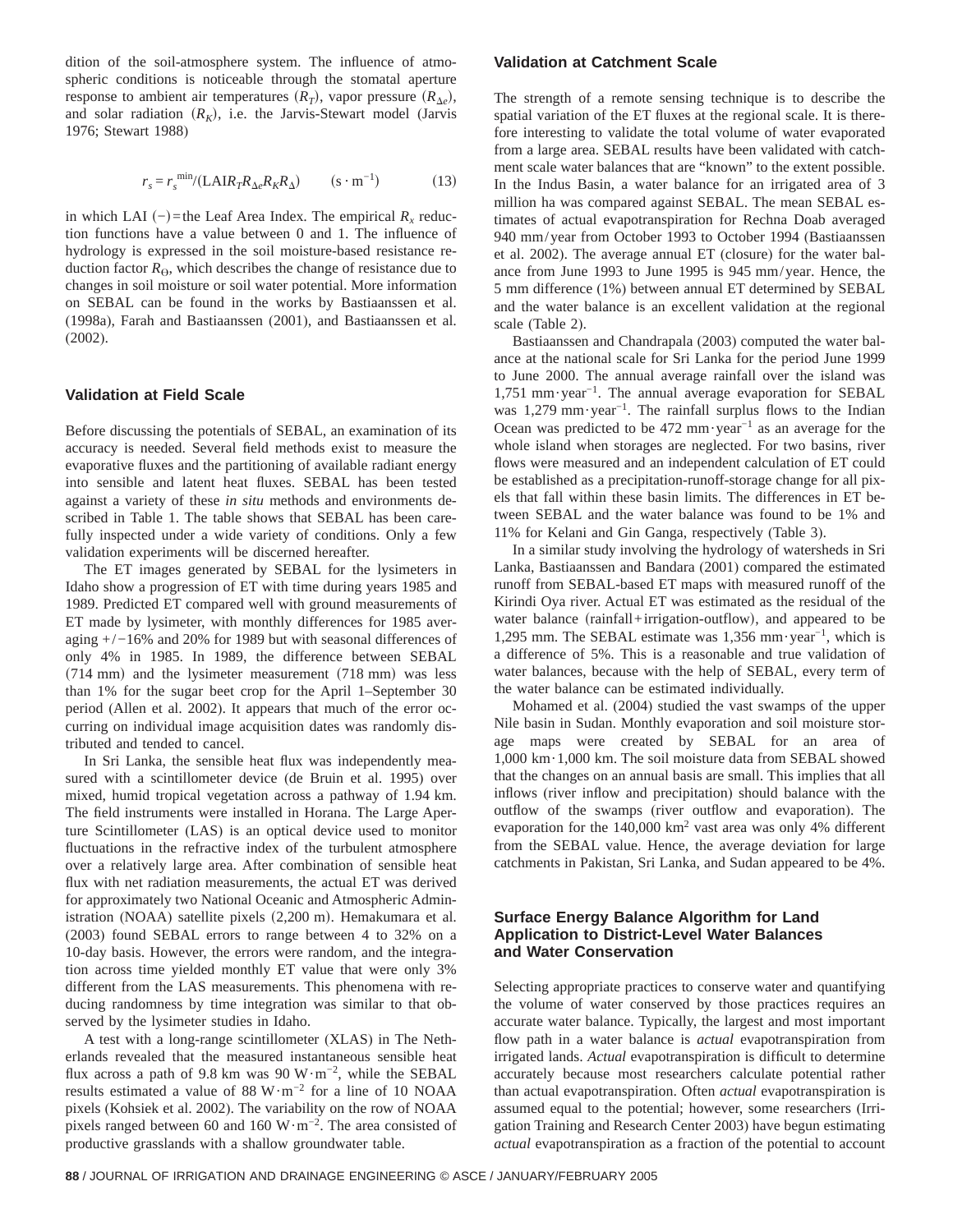| Field                 |                    | Location                    |                                   | Number<br>of image dates |                                                         | Deviation<br>instantaneous | Deviation<br>1 to 10 days |
|-----------------------|--------------------|-----------------------------|-----------------------------------|--------------------------|---------------------------------------------------------|----------------------------|---------------------------|
| instrument            | Country            | and year                    | Landscape                         | compared                 | Source                                                  | (% )                       | (% )                      |
| Drainage<br>lysimeter | U.S.               | Montpellier,<br>Idaho, 1985 | Irrigated native<br>sedge forage  | $\overline{4}$           | Morse et al.<br>$(2000)$ , Allen et al.<br>(2002)       | NA                         | 16                        |
| Weighing<br>lysimeter | U.S.               | Kimberly, Idaho, 1989       | Irrigated<br>sugar beet           | 12                       | Trezza (2002);<br>Tasumi (2003);<br>Allen et al. (2002) | NA                         | 20                        |
| Bowen ratio           | Egypt              | Qattara Depression, 1986    | Playas and<br>desert<br>surfaces  | 3                        | Bastiaanssen<br>and Menenti<br>(1990)                   | NA                         | 2                         |
| Bowen ratio           | Spain              | Tomelloso, 1991             | Rainfed<br>crops                  | $\overline{4}$           | Pelgrum and<br>Bastiaanssen<br>(1996)                   | 17                         | NA                        |
| Bowen ratio           | Kenya              | Naivasha, 1998              | Savannah                          | 10                       | Farah (2001)                                            | NA                         | 16                        |
| Bowen ratio           | France             | Alpilles, 1996              | Alfalfa,                          | 55                       | Jacob et al., (2002)                                    | $3^a$                      | NA                        |
|                       |                    |                             | wheat,<br>sunflower               |                          |                                                         | 23                         | NA                        |
| Eddy<br>correlation   | Spain              | Tomelloso, 1991             | Rainfed and<br>irrigated<br>crops | 6                        | Pelgrum and<br>Bastiaanssen<br>(1996)                   | 33                         | NA                        |
| Eddy<br>correlation   | China              | Zhangye, 1991               | Irrigated<br>maize and<br>deserts | 2                        | Wang et al.<br>(1995)                                   | 9                          | NA                        |
| Eddy<br>correlation   | Niger              | Niamey, 1992                | Savannah,<br>tiger bush           | 3                        | Roerink (1995)                                          | 10                         | NA                        |
| Eddy<br>correlation   | The<br>Netherlands | Cabauw<br>Garderen, 1995    | Forest,<br>pastures               | 11                       | Bastiaanssen<br>and<br>Roozekrans<br>(2003)             | NA                         | 30                        |
| Eddy<br>correlation   | New<br>Mexico      | Middle Rio<br>Grande, 1999  | Riparian<br>vegetation            | 19                       | Unpublished                                             | NA                         | 5                         |
| Eddy<br>correlation   | Oklahoma           | El Reno, 2001               | Pastures                          | 1                        | Schmugge et al.<br>(2003)                               | 5                          | NA                        |
| Scintillometer        | Turkey             | Gediz basin,<br>1998        | Irrigated<br>crops                | 4                        | Kite and<br>Droogers (2000)                             | NA                         | 16                        |
| Scintillometer        | The<br>Netherlands | Cabauw, 2002                | Grassland                         | $\mathbf{1}$             | Kohsiek et al.<br>(2002)                                | $2^{\mathrm{a}}$           | NA                        |
| Scintillometer        | Sri Lanka          | Horana, 1999                | Palm trees<br>and rice            | 10                       | Hemakumara<br>et al. (2003)                             | NA                         | 16                        |
| Scintillometer        | France             | Alpilles, 1997              | Sunflower,<br>wheat, bare<br>soil | $\mathbf{1}$             | Lagouarde et al.<br>(2002)                              | $1^{\mathrm{a}}$           | NA                        |
| Scintillometer        | Morocco            | Marrakech,<br>2003          | Olives                            | $17\,$                   | van den Kroonenberg,<br>А.<br>(2003)                    | 16 (NOAA)<br>11 (Landsat)  | NA                        |
| Scintillometer        | Botswana           | Maun, 2001                  | Savannah                          | $\mathbf{1}$             | Timmermans<br>et al. (2003)                             | $1^{\mathrm{a}}$<br>100    | NA                        |
| Average               |                    |                             |                                   |                          |                                                         | 14%                        | 15%                       |

**Table 1.** Validation of Surface Energy Balance Algorithm for Land (SEBAL)-Based Evapotranspiration (ET) Fluxes at Field Scale using Different Measurement Techniques

Note: NA=not applicable.

a Validation on sensible heat flux, not on ET flux.

for differences between the production agriculture environment and the pristine conditions under which potential evapotranspiration is estimated. Alternatively, a field-by-field water balance can estimate *actual* evapotranspiration if a schedule of irrigations, applied amounts and other factors, are known. Obviously, a fieldby-field water balance is a laborious procedure, and often the necessary data on irrigations are not available. One of the main advantages of SEBAL for this type of application is the determi-

#### Table 2. Water Balance (Area of 30,000 km<sup>2</sup>) based on Ground Measurements for Rechna Doab (Pakistan)

| <b>Measurements</b>     | 1980–1995 | June 1993–<br>June 1994 | June 1994–<br>June 1995 |
|-------------------------|-----------|-------------------------|-------------------------|
| Precipitation (mm)      | 435       | 315                     | 420                     |
| Irrigation (mm)         | 605       | 558                     | 560                     |
| River seepage (mm)      | 10        | 30                      | $-5$                    |
| Evapotranspiration (mm) | 1,050     | 900                     | 970                     |
| Residual term (mm)      | $\theta$  | 3                       |                         |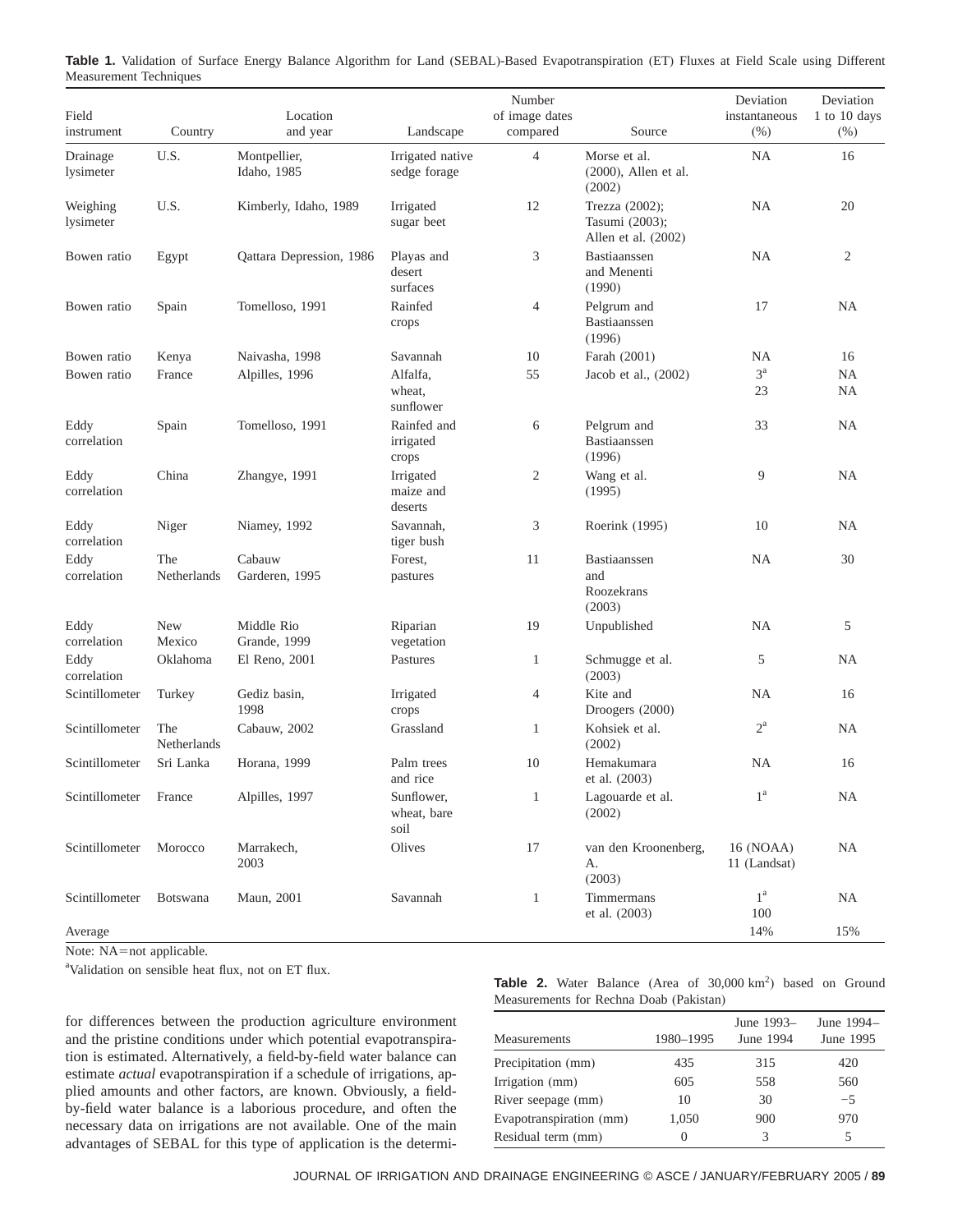**Table 3.** Annual Water Balance of Two Watersheds in Humid Tropics of Sri Lanka between June 1999 and June 2000

| Measurements                                   | Kelani Ganga | Gin Ganga |
|------------------------------------------------|--------------|-----------|
| Area $(km2)$                                   | 2,292        | 932       |
| Measured annual rainfall (mm)                  | 3,087        | 3,285     |
| Measured runoff (mm)                           | 1,823        | 1,850     |
| Annual change storage<br>based on SEBAL (mm)   | $-64$        | $-71$     |
| Estimated ET as water<br>balance residual (mm) | 1,328        | 1,506     |
| Annual SEBAL ET (mm)                           | 1,310        | 1,333     |
| ET difference $(\% )$                          | 1            | 11        |

Note: SEBAL=Surface Energy Balance Algorithm for Land; and  $ET=$ evapotranspiration.

nation of *actual* ET on a pixel-by-pixel spatial level.

The error in using potential evapotranspiration for *actual* evapotranspiration is revealed when the conveyance system water balance indicates that the irrigated lands cannot be transpiring at the potential rate. This situation was encountered in the water balance developed for a small irrigation district in the Yakima River basin in Washington State. A single SEBAL image was utilized to document the *actual* evapotranspiration from the irrigated lands during the peak period of crop water use. The *actual* evapotranspiration from this image was used to improve the accuracy of *actual* evapotranspiration estimates used for water balances depicting historical (used to represent without project) conditions and conditions under a potential conservation program (with project).

Fig. 1 shows an example of the ET rates in four windows of the Columbia River basin in Washington State. It demonstrates the significant spatial variability of ET for the different ecosystems present in the basin.

### **Without-Project Crop Evapotranspiration using Surface Energy Balance Algorithm for Land**

With a GIS tax parcel coverage of the area and parcel-specific crop records provided by the irrigation district, crop-specific actual ET statistics for the image data (July 25, 2000) were developed based on 30 m by 30 m pixels (Table 4). As expected, the crop with the greatest financial return, cherries, had the highest average actual ET at 6.9 mm/day. Cherries were followed in order by largest average actual ET by apple, alfalfa, nut, grass hay, and pasture. The average values are significantly lower than the maximum values, ranging from less than 50% for pasture to only 75% for cherries, indicating a significant amount of deficit irrigation. The maximum values can be viewed as achievable



**Fig. 1.** Surface Energy Balance Algorithm for Land estimates of evapotranspiration (ET) (mm) for different ecosystems in the Columbia River basin (Washington State) on June 25, 2000. Part A consist of irrigated pivots  $(119°35'51'' W;46°03'13'' N)$ . Part B is riparian vegetation at the confluence of the Yakima and the Colombia  $(119°14'14'' W, 46°15'07'' N)$ . Part C is the forests near Pendleton  $(118°53'30'' W, 45°20'39'' N)$ , and Part D consists of rangeland  $(119°33'25'' W, 46°13'48'' N)$ . The range in actual ET varies (mm·d−1 for every subimage and is specified underneath every panel.

actual ET values given sufficient water supplies. The average actual ET value for each crop was assumed to represent average historical conditions within the district and was used to revise the without-project water balance.

## **With-Project Crop Evapotranspiration using Surface Energy Balance Algorithm for Land**

Under the with-project condition, the existing open channel distribution system would be replaced with a pressurized pipe distribution system. Thus, the conveyance system losses will be negligible with the project. In this situation, an achievable *actual* evapotranspiration can be used together with on-farm efficiency to directly determine the district diversion requirements.

#### **Table 4.** Crop-Specific Actual Evapotranspiration (ET) Statistics for 30 m by 30 m Pixel mm·d−1

|           | Actual ET $mm \cdot d^{-1}$ |         |                   |                            |     |     |  |
|-----------|-----------------------------|---------|-------------------|----------------------------|-----|-----|--|
| Crop      | Minimum                     | Average | 10%<br>exceedance | $Kc \times ET_{o}$<br>July |     |     |  |
| Cherry    | 0.0                         | 6.9     | 1.8               | 9.1                        | 8.6 | 8.4 |  |
| Apple     | 3.0                         | 6.4     | 1.0               | 8.6                        | 7.6 | 9.1 |  |
| Alfalfa   | 0.0                         | 5.8     | 1.8               | 9.1                        | 7.6 | 6.9 |  |
| Nut       | 0.8                         | 5.6     | 1.8               | 8.1                        | 7.1 | 9.1 |  |
| Grass hay | 0.5                         | 5.3     | 1.8               | 8.4                        | 7.4 | 7.1 |  |
| Pasture   | 0.0                         | 4.6     | 2.3               | 9.4                        | 7.1 | 7.1 |  |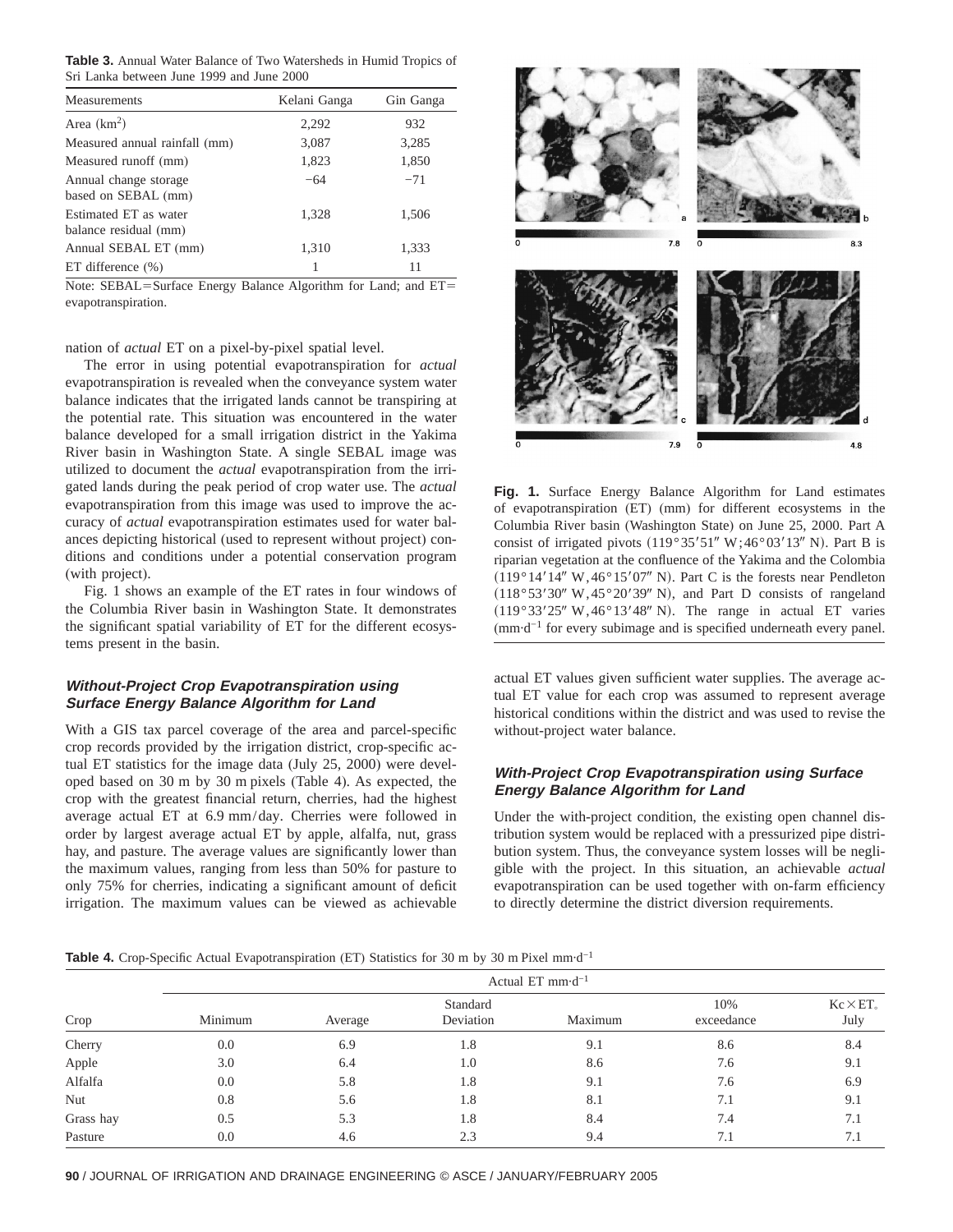An achievable *actual* evapotranspiration was based on a cropspecific *actual* ET rate exceeded by 10% of pixels in the SEBAL image and the with-project irrigated crop areas (Table 4). SEBAL provided information resulting in more accurate *actual* evapotranspiration values for both the with-project and with-out project water balances.

## **Conclusions**

Hydrologic water balance and irrigation water management studies require accurate ET information under real circumstances, i.e., for heterogeneous terrain composed of various agroecosystems under erratic rainfall patterns, sparse canopies, and imperfectly managed irrigation and drainage systems. Ideally, ET information (1) has sufficient spatial detail to enable analysis at the field, project, and catchment levels; (2) covers large areas, such as entire river basins; and (3) considers nonpristine growing conditions. Remote sensing energy balance models such as SEBAL can produce ET estimates that meet these requirements.

The overall accuracy of ET from SEBAL for single-day events and for scales of the order of 100 ha is +/−15%. Space and time integration improves the accuracy. The seasonal differences are smaller (1 to 5%) due to reduction in the random error component (see results for Idaho, New Mexico, and Sri Lanka). Catchmentscale studies in Pakistan, Sri Lanka, and Sudan reveal an overall deviation of 4% on an annual basis. It is unlikely that these accuracies will ever be improved much further in the short-term, because most regional scale hydrological databases (of precipitation, stream flow, weather, etc.) lack sufficient accuracy. These accuracies are in agreement with an earlier review of ET errors originating from SEBAL (Bastiaanssen et al. 1998b).

The extensive testing of SEBAL across a variety of climates and ecosystem during the past 10 years shows that the technique has passed the test; SEBAL can be applied and implemented for solving water resources and irrigation problems. It is anticipated that SEBAL can help in establishing (1) the relationship between land use and water use for river basin planning; (2) studying impact of water conservation projects on real water savings; (3) irrigation performance; (4) environmental impact assessment due to groundwater extractions; (5) assessing the effect of water transfer design; (6) water-rights compliance; (7) hydrological modelling; (8) monitoring degradation of native vegetation systems; (9) forest vitality; and (10) assessing crop water productivity, to name a few applications.

#### **Acknowledgments**

The global field measurements were made available by Wageningen University (Henk de Bruin and Wouter Meijninger), University of Idaho (Rick Allen), USDA (Jim Wright), Alterra (Eddy Moors and Pavel Kabat), Royal Netherlands Meteorological Institute (Fred Bosveld and Wim Kohsiek), the International Water Management Institute (Mobin-ud-Din Ahmad and Manju Hemkumara), Lanzhou Institute for Atmospheric Physics (Jiemin Wang), New Mexico Tech (Jan Hendrickx and James Cleverly), and the University of Colorado (Eric Small). The value of these efforts and data sets for validation of SEBAL are greatly appreciated.

# **Appendix I. Surface Energy Balance Algorithm for Land Studies Carried out by International Research Groups, Universities, and Consultants During 1992–2003**

| Continent | Country         | Research  | Application |
|-----------|-----------------|-----------|-------------|
| Europe    | The Netherlands | $\sqrt{}$ | $\sqrt{}$   |
|           | Spain           | $\sqrt{}$ |             |
|           | Portugal        |           |             |
|           | Italy           |           |             |
|           | France          |           |             |
|           | Belgium         |           |             |
| Asia      | Turkey          |           | $\sqrt{}$   |
|           | Iran            |           |             |
|           | Uzbekistan      |           | $\sqrt{}$   |
|           | Kirgistan       |           |             |
|           | Tajikistan      |           |             |
|           | Pakistan        | $\sqrt{}$ |             |
|           | India           |           |             |
|           | Sri Lanka       |           |             |
|           | China           |           |             |
|           | Philippines     |           |             |
| Africa    | Egypt           |           |             |
|           | Sudan           |           |             |
|           | Kenya           |           |             |
|           | Niger           |           |             |
|           | Zimbabwe        |           |             |
|           | <b>Botswana</b> |           |             |
|           | South Africa    |           | $\sqrt{}$   |
|           | Morocco         |           |             |
|           | Zambia          |           |             |
| Americas  | Idaho           |           |             |
|           | New Mexico      |           |             |
|           | Oklahoma        |           |             |
|           | Florida         |           |             |
|           | Washington      |           |             |
|           | California      |           | $\sqrt{}$   |
|           | Mexico          |           | $\sqrt{}$   |
|           | Panama          |           | $\sqrt{}$   |
|           | <b>Brazil</b>   |           |             |
|           | Argentina       |           |             |
| Total     |                 | 26        | 17          |

## **References**

- Allen, R. G. (2000). "Using the FAO-56 dual crop coefficient method over an irrigated region as part of an evapotranspiration intercomparison study." *J. Hydrol.*, 229, 27–41.
- Allen, R. G., et al. (2002). "Evapotranspiration from a satellite-BASED surface energy balance for the Snake Plain Aquifer in Idaho." *Proc. USCID Conference*, USCID, Denver.
- Allen, R. G., Pereira, L. S., Raes, D., and Smith, M. (1998). "Crop evapotranspiration, guidelines for computing crop water requirements." *FAO Irrigation and Drainage Paper 56*, Food and Agriculture Organization of the United Nations (FAO), Rome.
- Allen, R. G., Pruitt, W. O., and Jensen, M. E. (1991). "Environmental Requirements of Lysimeters." *Proc., Lysimeters for Evapotranspiration and Environmental Measurements*, ASCE, New York, 170–181.
- Allen, R. G., and Wright, J. L. (1997). "Translating wind measurements from weather stations to agricultural crops." *J. Hydrologic Eng.*, 2(1),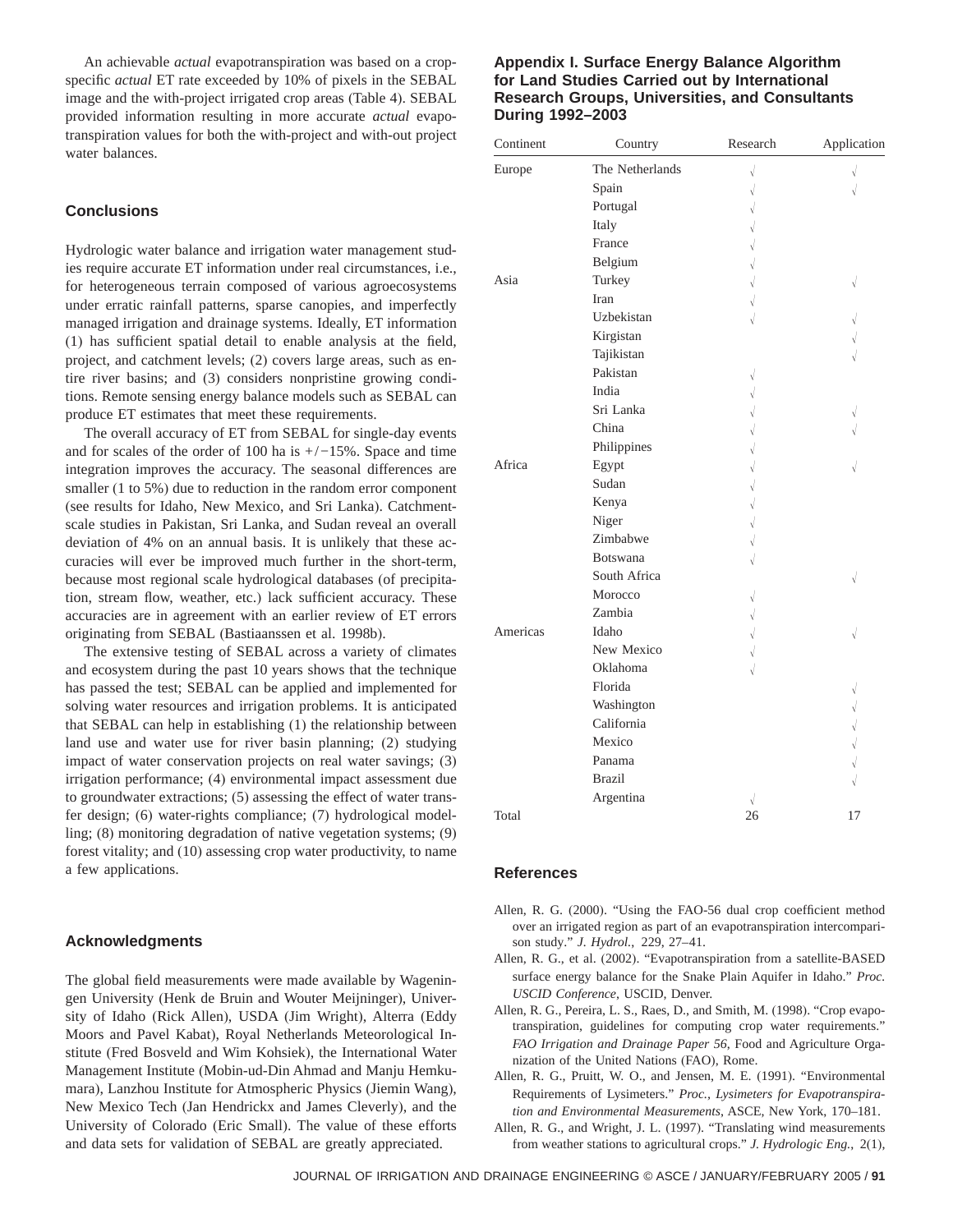26–35.

- Bastiaanssen, W. G. M., and Bandara, K. M. P. S. (2001). "Evaporative depletion assessments for irrigated watersheds in Sri Lanka." *Irrig. Sci.*, 21, 1–15.
- Bastiaanssen, W. G. M., and Bos, M. G. (1999). "Irrigation performance indicators based on remotely sensed data: a review of literature." *Irrig. Drain. Syst.*, 13, 291–311.
- Bastiaanssen, W. G. M., and Chandrapala, L. (2003). "Water balance variability across Sri Lanka for assessing agricultural and environmental water use." *Agric. Water Manage.*, 58(2), 171–192.
- Bastiaanssen, W. G. M., and Menenti, M. (1990). "Mapping groundwater losses in the western Desert of Egypt with satellite measurements of surface reflectance and surface temperature." *Water Management and Remote Sensing*, J. C. Hooghart, ed., TNO, The Hague, The Netherlands, 1–90.
- Bastiaanssen, W. G. M., Menenti, M., Feddes, R. A., and Holtslag, A. A. M. (1998a). "A remote sensing surface energy balance algorithm for Land (SEBAL), Part 1: Formulation." *J. Hydrol.*, 212-213, 198–212.
- Bastiaanssen, W. G. M., Molden, D. J., and Makin, I. W. (2000). "Remote sensing for irrigated agriculture: Examples from research of possible applications." *Agric. Water Manage.*, 46(2), 137–155.
- Bastiaanssen, W. G. M., Pelgrum, H., Wang, J., Ma, Y., Moreno, J., Roerink, G. J., and van der Wal, T. (1998b). "The surface energy balance algorithm for land (SEBAL), Part 2: Validation." *J. Hydrol.*, 212-213, 213–229.
- Bastiaanssen, W. G. M., Roest, C. W. J., Pelgrum, H., and Abdel Khalek, M. A. (1992). "Monitoring of the irrigation performance on the basis of actual evapotranspiration: Comparison of satellite data and simulation model results," *Advances in planning, design and management of irrigation systems as related to substainable land use*, Center for Irrigation Engineering and ECOWARM, Leuven, Belgium, 473–483.
- Bastiaanssen, W. G. M., and Roozekrans, H. (2003). "Vlakdekkende actuele verdamping van Nederland operationeel beschikbaar." *Stromingen*, 9(4), 5–19 (in Dutch).
- Bastiaanssen, W. G. M., Ud-din-Ahmed, M., and Chemin, Y. (2002). "Satellite surveillance of water use across the Indus Basin." *Water Resour. Res.*, 38(12), 1273–1282.
- Beljaars, A. C. M., and Holtslag, A. A. M. (1991). "On flux parameterization over land surfaces for atmospheric models." *J. Appl. Meteorol.*, 30, 327–341.
- Bos, M. G., Murray-Rust, D. H., Merrey, D. J., Johnson, H. G., and Snellen, W. B. (1994). "Methodologies for assessing performance of irrigation and drainage management." *Irrig. Drain. Syst.*, 7, 231–261.
- Bruin, de, H. A. R., and Stricker, J. N. M. (2000). "Evaporation of grass under non-restricted soil moisture conditions." *Hydrol. Sci. J.*, 45(3), 391–406.
- Bruin, H. A. R., van den Hurk, B. J. J. M., and Kohsiek, W. (1995). "The scintillation method tested over a dry vineyard area." *Boundary-Layer Meteorol.*, 76, 25–40.
- Brutsaert, W. (1982). *Evaporation into the atmosphere, theory, history and applications*, Reidel, Dordrecht, The Netherlands.
- Brutsaert, W., Hsu, A. Y., and Schmugge, T. J. (1993). "Parameterization of surface heat fluxes above forests with satellite thermal sensing and boundary layer soundings." *J. Appl. Meteorol.*, 32(5), 909–917.
- Brutsaert, W., and Sugita, M. (1992). "Application of self-preservation in the diurnal evolution of the surface energy balance budget to determine daily evaporation." *J. Geophys. Res.*, 97(D17), 18377–18382.
- Carlson, T. M., Taconet, O., Vidal, A., Gillies, R. R., Olios, A., and Humes, K. (1995). "An overview of the workshop on thermal remote sensing held at La Londe les Maures, France." *Agric. Forest Meteorol.*, 77, 141–151.
- Chehbouni, A., Lo Seen, D., Njoku, E. G., Lhomme, J. P., Monteney, B., and Kerr, Y. H. (1997). "Estimation of sensible heat flux over sparsely vegetated surfaces." *J. Hydrol.*, 188-189, 855–868.
- Coureault, D., Seguin, B., and Olioso, A. (2004). "Review about estimation of evapotranspiration from remote sensing data: From empirical to numerical modeling approach." *Irrig. Drain. Syst.*, 19 (in press).

Crago, R. D. (1996). "Comparison of the evaporative fraction and the

Priestley-Taylor a for parameterizing daytime evaporation." *Water Resour. Res.*, 32(5), 1403–1409.

- Doorenbos, J., and Pruitt, W. O. (1977). "Crop water requirements." *Irrigation and Drainage Paper No. 24*, FAO, Rome.
- Droogers, P. (2000). "Estimating actual evapotranspiration using a detailed agro-hydrological model." *J. Hydrol.*, 229(1–2), 50–58.
- Farah, H. O. (2001). "Estimation of regional evaporation under all sky conditions with satellite and routine weather data." PhD thesis, Wageningen University, The Netherlands.
- Farah, H. O., and Bastiaanssen, W. G. M. (2001). "Spatial variations of surface parameters and related evaporation in the Lake Naivasha Basin estimated from remote sensing measurements." *Hydrol. Process.*, 15(9), 1585–1607.
- Franks, S. W., and Beven, K. J. (1997). "Estimation of evapotranspiration at the landscape scale: A fuzzy disaggregation approach." *Water Resour. Res.*, 33(12), 2929–2938.
- Franks, S. W., and Beven, K. J. (1999). "Conditioning a multiple-patch SVAT model using uncertain time-space estimates of latent heat flux as inferred from remotely sensed data." *Water Resour. Res.*, 35(9), 2751–2761.
- Hemakumara, H. M., Chandrapala, L., and Moene, A. (2003). "Evapotranspiration fluxes over mixed vegetation areas measured from large aperture scintillometer." *Agric. Water Manage.*, 58, 109–122.
- Irrigation Training and Research Center (ITRC). (2003).  $\langle$ http:// www.itrc.org/ETWeb/WBandISHomePage.htm&.
- Jacob, F., Olioso, A., Gu, X. F., Su, Z., and Seguin, B. (2002). "Mapping surface fluxes using airborne visible, near infrared, thermal infrared remote sensing data and a spatialized surface energy balance model." *Agronomie*, 22, 669–680.
- Jarvis, P. G. (1976). "The interpretation of the variations in leaf water potential and stomatal conductance found in canopies in the field." *Philos. Trans. R. Soc. London, Ser. B*, B273, 593–610.
- Jensen, M. E., Burman, R. D., and Allen, R. G. (1990). "Evapotranspiration and irrigation water requirements, ASCE manuals and reports on engineering practice," No. 70, ASCE, New York.
- Kalma, J. D., and Jupp, D. L. B. (1990). "Estimating evaporation from pasture using infrared thermometry: Evaluation of a one-layer resistance model." *Agric. Forest Meteorol.*, 51, 223–246.
- Kijne, J., Barker, R., and Molden, D. (2003). "Water productivity in agriculture: Limits and opportunities for improvement." CABI Publishing, Wallingford, U.K.
- Kite, G. W., and Droogers, P. (2000). "Comparing evapotranspiration estimates from satellites, hydrological models and field data." *J. Hydrol.*, 229(1-2), 3–18.
- Kohsiek, W., Meijninger, W., and de Bruin, H. A. R. (2002). "Long range scintillometry." *Proc., Int. Symp. on Boundary Layer Physics*.
- Lagouarde, J. P., et al. (2002). "Spatialization of sensible heat flux over a heterogeneous landscape." *Agronomie*, 22, 627–633.
- Menenti, M. (2000). "Irrigation and drainage." Chapter 17, Remote sensing in hydrology and water management, Springer, Berlin, 377–400.
- Mohamed, Y., Bastiaanssen, W. G. M., and Savenije, H. H. G. (2004). "Spatial variability of evaporation and moisture storage in the swamps of the upper Nile studied by remote sensing techniques." *J. Hydrol.*, 277, 116–124.
- Morse, A., Tasumi, M., Allen, R. G., and Kramber, W. J. (2000). "Application of the SEBAL methodology for estimating consumptive use of water and streamflow depletion in the Bear River basin of Idaho through remote sensing." *Final Rep., Phase I*, Submitted to Raytheon Systems, Earth Observation System Data and Information System Project, by Idaho Dept. of Water Resources and Univ. of Idaho.
- Murray-Rust, D. H., and Snellen, W. B. (1993). "Irrigation system performance assessment and diagnosis." International Water Management Institute, Colombo, Sri Lanka.
- Nicols, W. E., and Cuenca, R. H. (1993). "Evaluation of the evaporative fraction for parameterization of the surface energy balance." *Water Resour. Res.*, 29(11), 3681–3690.
- Pelgrum, H., and Bastiaanssen, W. G. M. (1996). "An intercomparison of techniques to determine the area-averaged latent heat flux from individual in situ observations: A remote sensing approach using EFEDA